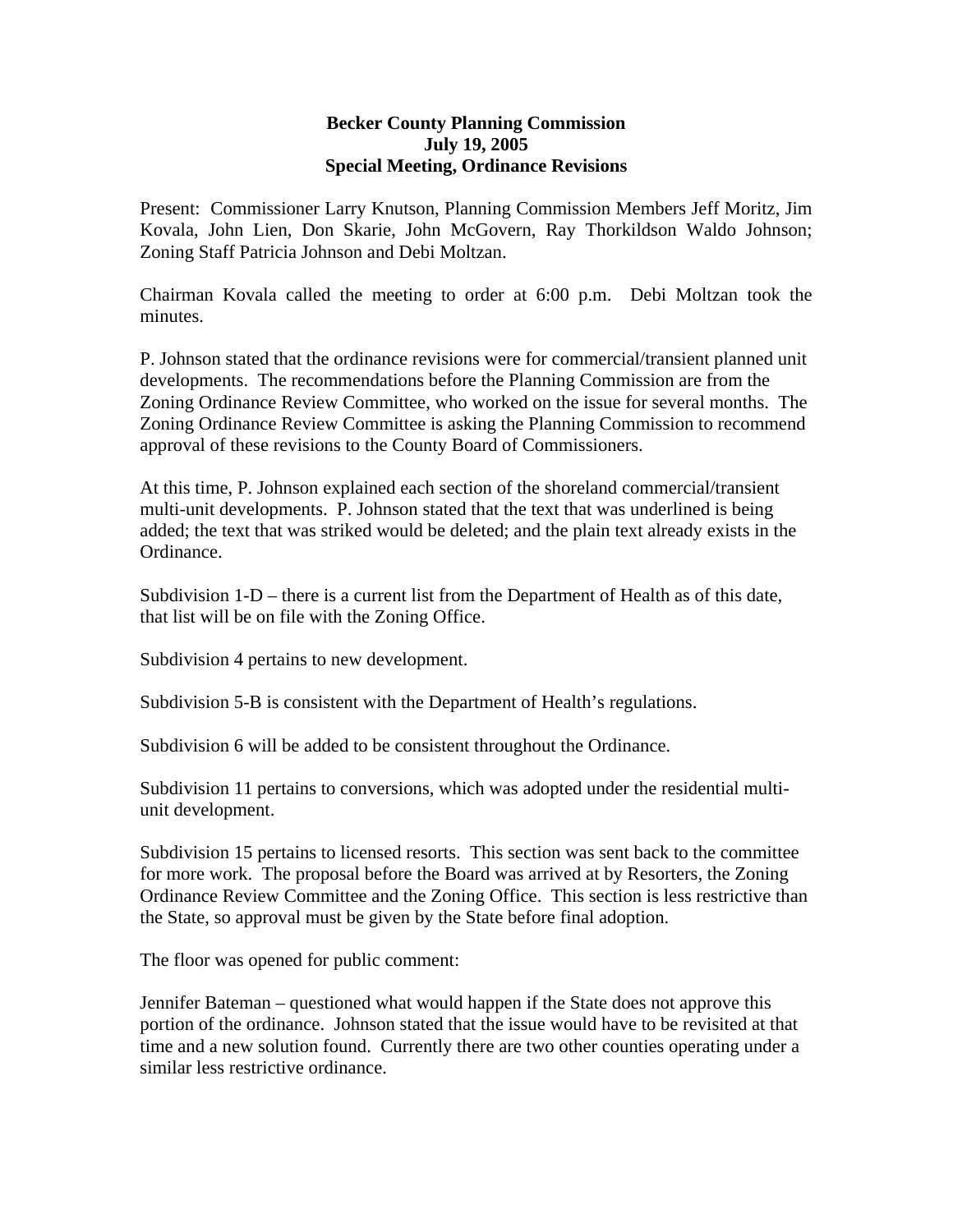Jennifer Bateman - concerned about the wording of licensed resorts and felt that it was not specific enough to cover all types of operation and ownership and more specific definition of business. P.Johnson stated that the committee did not want to get into ownership of property, therefore used the terminology "licensed with the Department of Health"

There were comments and concerns about developments on natural environment lakes. P. Johnson stated that she did not know of any resorts on natural environment lakes, but there were a couple of resorts that were within the shoreland district of a natural environment lake.

Dawn Sullivan questioned the docking and mooring section. Sullivan stated that, on some lakes, mooring is not safe due to wind. Lifts are needed to protect the watercraft. Sullivan felt that the number of lifts should equal the number of mooring slips.

Ray Stordahl stated that the committee was very mindful of resorts. Stordahl felt that the DNR should go along with this proposal because it is moving structures further from the lake. Stordahl felt that if the wording "licensed by the Department of Health" was an issue, the terminology "and continue to operate as a resort" could be added. Stordahl added, that as a committee member, he is in favor of the proposal.

P.Johnson stated that she had a letter from the DNR, stating that they are reviewing the proposal, but they have not sent a letter of approval.

Dan Berg questioned if the State of Minnesota will separate resorts from other planned unit developments. P. Johnson felt that the State would be looking at this.

Bob Bristlin questioned how someone could control a business or tells someone how often he or she could rent a cabin or how much he or she can charge. P. Johnson stated that the State has a two-paragraph definition. P. Johnson felt that if the County had a problem, the County could refer to the State definition.

Dan Berg questioned what the procedure for recommendation was. Kovala stated that the Planning Commission would make a recommendation to the County Board and the County Board will take action next Tuesday (July 26)

Knutson questioned if the lift and mooring situation could be handled through a variance. P. Johnson stated that it could.

Ray Vlasak questioned a new development with rental units under 28 days and rental units over 28 days. Would the units have to be identified. P. Johnson stated that at the time of application, the long term rental units would have to be identified and the short term rental units would have to be identified and could not be changed.

Dan Berg stated that with these restrictions, there probably will not be any new resorts or campgrounds in the county, but will benefit the existing resorts and campgrounds.